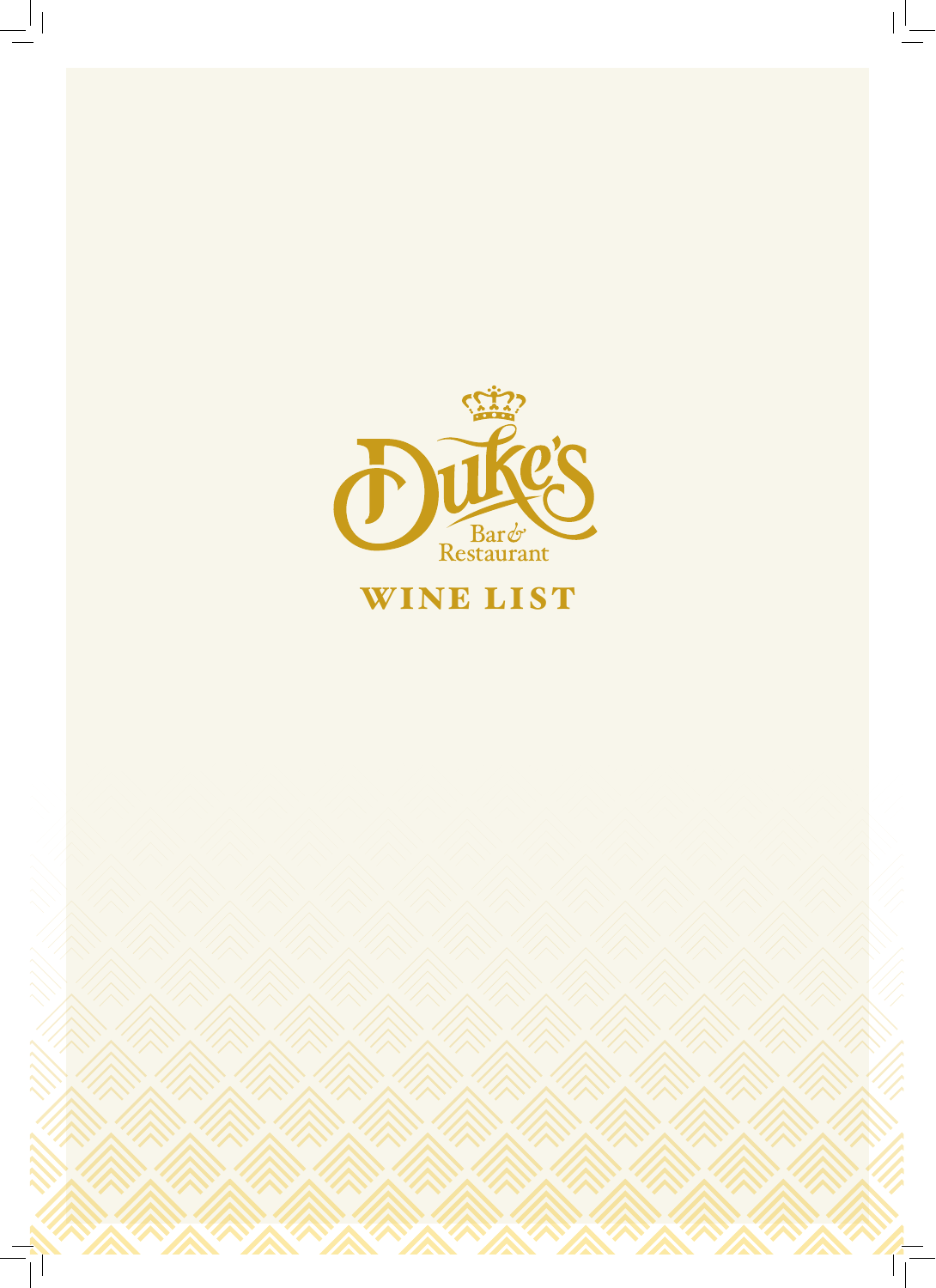# CHAMPAGNE | *French Selection*

#### *"Gentlemen, remember it's not just France we are fighting for, it's Champagne." Winston Churchill*

|                                                                                                                                                                                                      | Glass   | <b>Bottle</b> |
|------------------------------------------------------------------------------------------------------------------------------------------------------------------------------------------------------|---------|---------------|
| <b>Andre Clouet Grande Réserve Brut</b> Champagne 375ml<br>Complex and forward in style, with some biscuity characters and a long, persistent finish                                                 |         | \$61.00       |
| Andre Clouet Grande Réserve Brut Champagne 750ml<br>Enchanting pale gold. Toasted and fruity nose, a bit smoky.<br>Light and juicy with a bit of zest at the lightly sweet finish                    | \$22.00 | \$115.00      |
| <b>Mumm Cordon Rouge NV</b> Champagne 750ml<br>A refined style with great balance. Elegant and appealing                                                                                             |         | \$130.00      |
| Moet & Chandon Brut Imperial Champagne Champagne 750ml<br>Broad and stylish, with a creamy texture and an elegant, zingy character                                                                   |         | \$135.00      |
| <b>Bollinger Special Cuvee</b> Champagne 750ml<br>This is a complex and elegant Champagne with a wonderful combination<br>of velvety bubbles and flavours of pear, brioche, spice, and fresh walnuts |         | \$160.00      |

## METHODE CHAMPENOISE

*"Champagne – in victory you deserve it, in defeat you need it." Napoleon Bonaparte*

|                                                                                                                                                                                                                                                                | Glass   | <b>Bottle</b> |
|----------------------------------------------------------------------------------------------------------------------------------------------------------------------------------------------------------------------------------------------------------------|---------|---------------|
| La Marca Prosecco Italy 187ml<br>The world's top selling premium prosecco                                                                                                                                                                                      |         | \$16.00       |
| La Marca Prosecco Italy 750ml<br>Enchanting pale gold. Toasted and fruity nose, a bit smoky.<br>Light and juicy with a bit of zest at the lightly sweet finish                                                                                                 | \$12.00 | \$47.00       |
| <b>Mission Fete Cuvee</b> Hawkes Bay 750ml<br>Creamy characteristics with a delicate pear aroma and almond nuance                                                                                                                                              |         | \$49.00       |
| <b>Nautilus Brut Cuvee</b> Marlborough 750ml<br>The wine has a distinctive nutty bouquet, which shows the richness of a Pinot Noir dominant blend and<br>the benefits of extended maturation. Included in Michael Cooper's book 100 Must-Try New Zealand Wines |         | \$68.00       |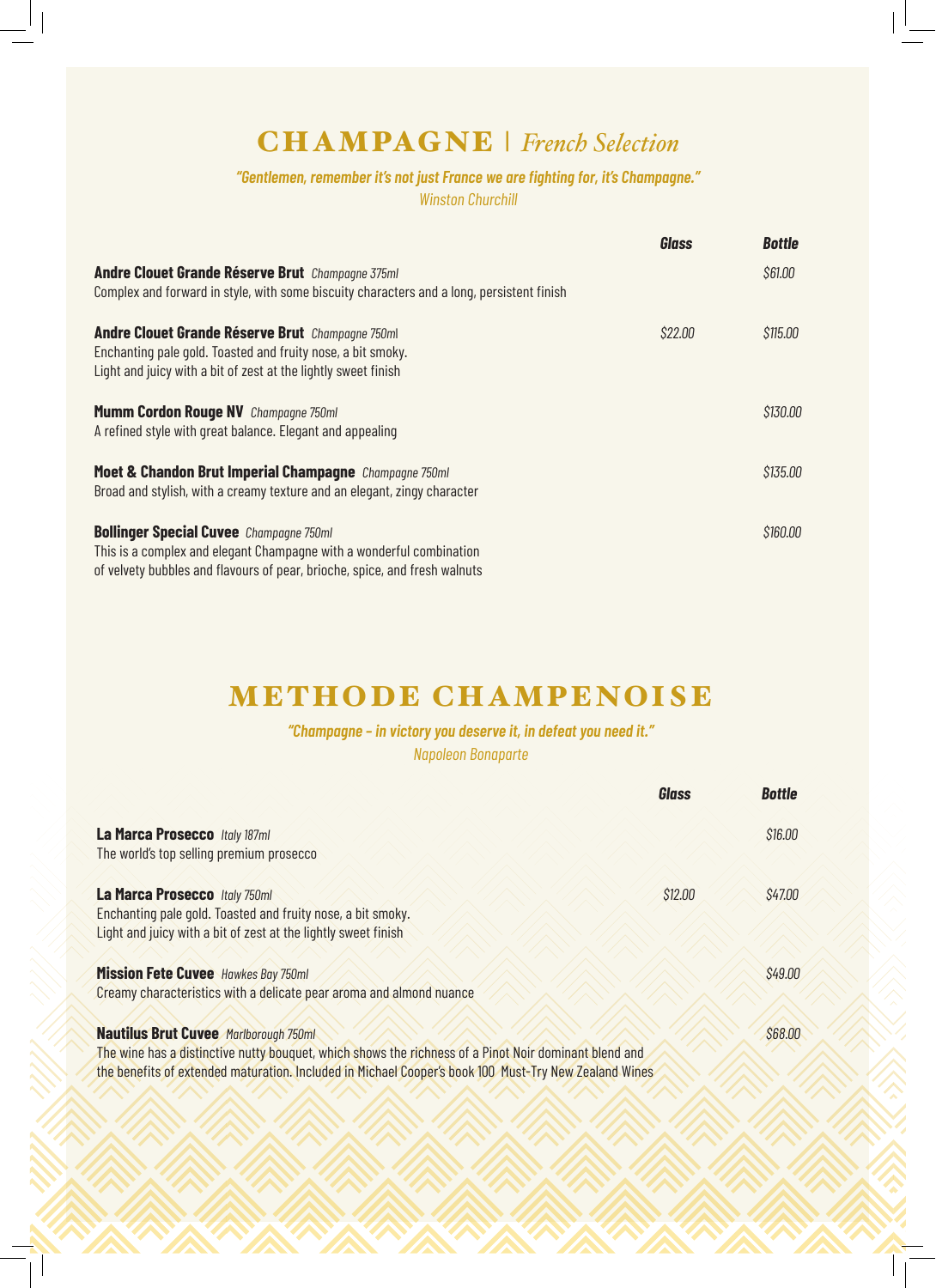# SAUVIGNON BLANC

#### *"Music is the wine that fills the cup of silence."*

*Robert Fripp*

|                                                                                                                                                                                           | Glass   | <b>Bottle</b> |
|-------------------------------------------------------------------------------------------------------------------------------------------------------------------------------------------|---------|---------------|
| <b>Nautilus Estate Marlborough</b><br>Intense aromas of passion fruit, citrus and herbs. Mouth-watering and textural                                                                      | \$13.00 | \$47.00       |
| <b>Mills Reef Estate Marlborough</b><br>Dry but intense passion fruit and lime, accompanied with attractive cut-grass,<br>lemon citrus and floral notes                                   | \$14.00 | \$50.00       |
| <b>Johner Estate Wairarapa</b><br>A ripe and zesty wine with a touch of gooseberry, dried apricot and green apple on the nose.<br>Deliciously silky in texture with a lip-smacking finish | \$15.00 | \$53.00       |

#### **CHARDONNAY**

#### *"To grow tired of chardonnay is to grow tired of wine."*

*Bob Campbell MW*

|                                                                                                                                                                                                                                                 | <b>Glass</b> | <b>Bottle</b> |
|-------------------------------------------------------------------------------------------------------------------------------------------------------------------------------------------------------------------------------------------------|--------------|---------------|
| Saint Clair Origin Chardonnay Marlborough<br>Elegant with peach, citrus, brioche and sweet spice, full bodied and perfectly poised to match<br>with your chicken dish                                                                           | \$13.00      | \$48.00       |
| <b>Mills Reef Estate</b> Hawkes Bay<br>Full, rich, and creamy, this chardonnay tantalises with intense apricot and grapefruit flavours,<br>complimented with butterscotch and flinty lemon-lime notes                                           | \$14.00      | \$50.00       |
| De La Terre Barrique Ferment Hawkes Bay<br>Wonderful light golden colour with definitive stone fruit Chardonnay varietal character on the nose,<br>with a touch of citrus alongside a lovely seam of lightly toasted French oak and yeast notes | \$16.00      | \$57.00       |

### PINOT GRIS

|                                                                                           | Glass   | <b>Bottle</b> |
|-------------------------------------------------------------------------------------------|---------|---------------|
| Mills Reef Estate Hawkes Bay                                                              | \$13.00 | \$48.00       |
| Full bodied and smooth, it displays attractive peach and pear flavours, complexed         |         |               |
| with hay and hints of figs                                                                |         |               |
|                                                                                           |         |               |
| <b>Greywacke Marlborough</b>                                                              | \$16.00 | \$57.00       |
| Created by NZ Winemaker Kevin Judd, this wine offers aromas of sweet figs, poached pears, |         |               |
| and quince, scented with hints of spice and apple crumble. Dry and delicious              |         |               |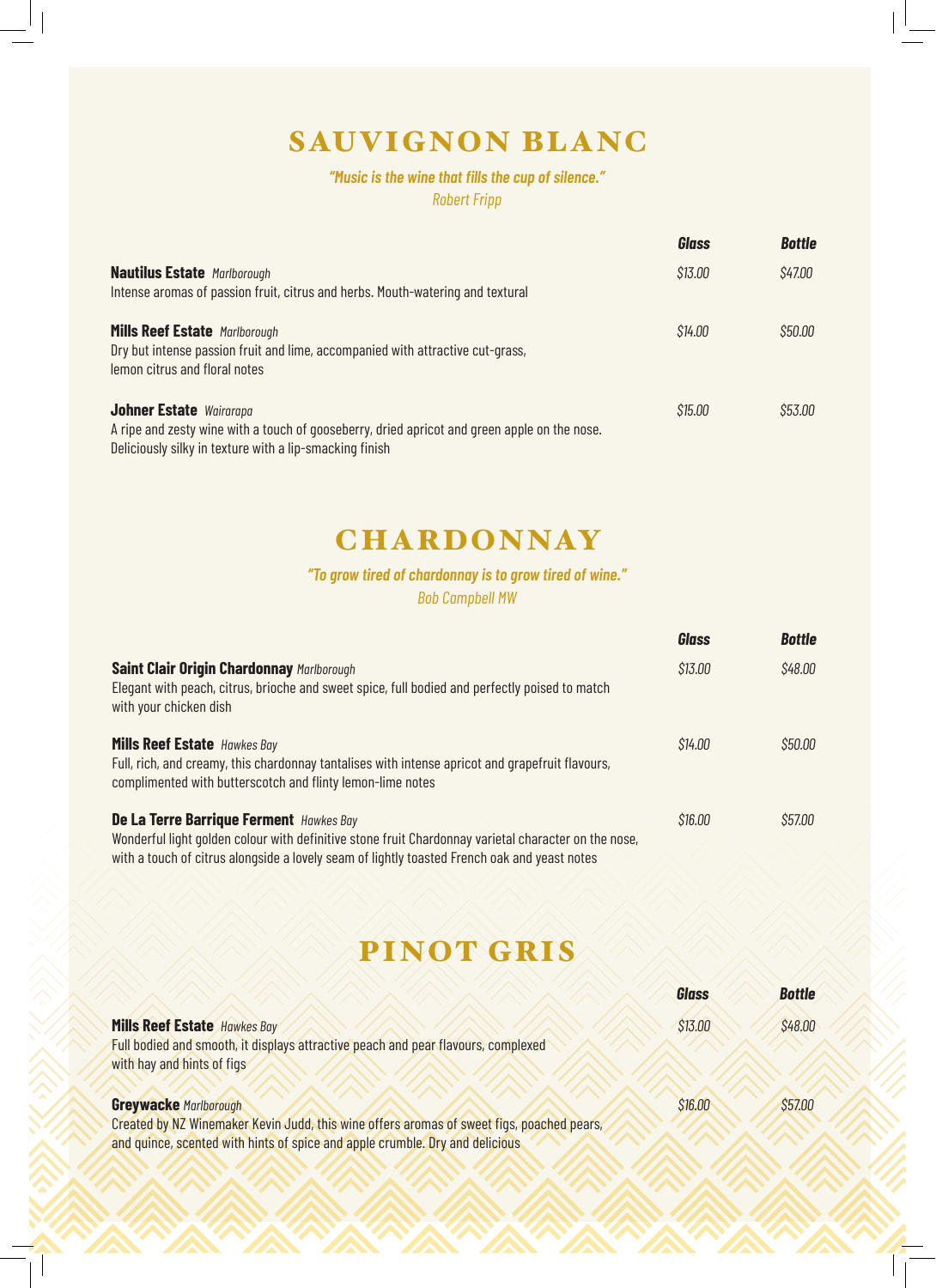#### RIESLING

Riesling's noble reputation rests upon its ability to produce aromatic, poised wines that are deeply expressive ofthe area in which they are grown. The key to Riesling is its balance of fruit and acidity. It can be spine-tinglingly dry or decadently sweet and usually unoaked.

|                                                                                                                                                                             | Glass   | <b>Bottle</b> |
|-----------------------------------------------------------------------------------------------------------------------------------------------------------------------------|---------|---------------|
| <b>Misha's Vineyard Limelight Otago</b><br>Award winning wine, medium dry style. Ripe sweetness is balances perfectly<br>with vibrant citrus acidity                        | \$14.00 | \$52.00       |
| <b>Hawkshead</b> Central Otago<br>Off-dry Riesling with aromatic fragrance off lemon, white blossomand apricots lead to a<br>rich bouquet of ripe citrus and loquat nuances | \$15.00 | <i>S56.00</i> |

# ROSÉ

Rosé is a dry wine that is brighter and more refreshing than many red wines and shares some characteristics with white wine. The primary flavours of rosé wine are red fruit, flowers, citrus, and melon, with a pleasant crunchy green flavour on the finish like celery or rhubarb.

|                                                                                                     | Glass   | <b>Bottle</b> |
|-----------------------------------------------------------------------------------------------------|---------|---------------|
| <b>Black Barn</b> Hawkes Bay                                                                        | \$14.00 | \$51.00       |
| Subtle berry fruit with a touch of plum and minerality, ripe and dry with a gentle lingering finish |         |               |
| <b>Folium Vineyard Marlborough</b>                                                                  | \$15.00 | <i>S53.00</i> |
| Beautiful pale pink. Plum and cherry fruits on the nose. Mint and chamomile add spice and           |         |               |
| complexity to the overall fresh, dry, and fruity expression.                                        |         |               |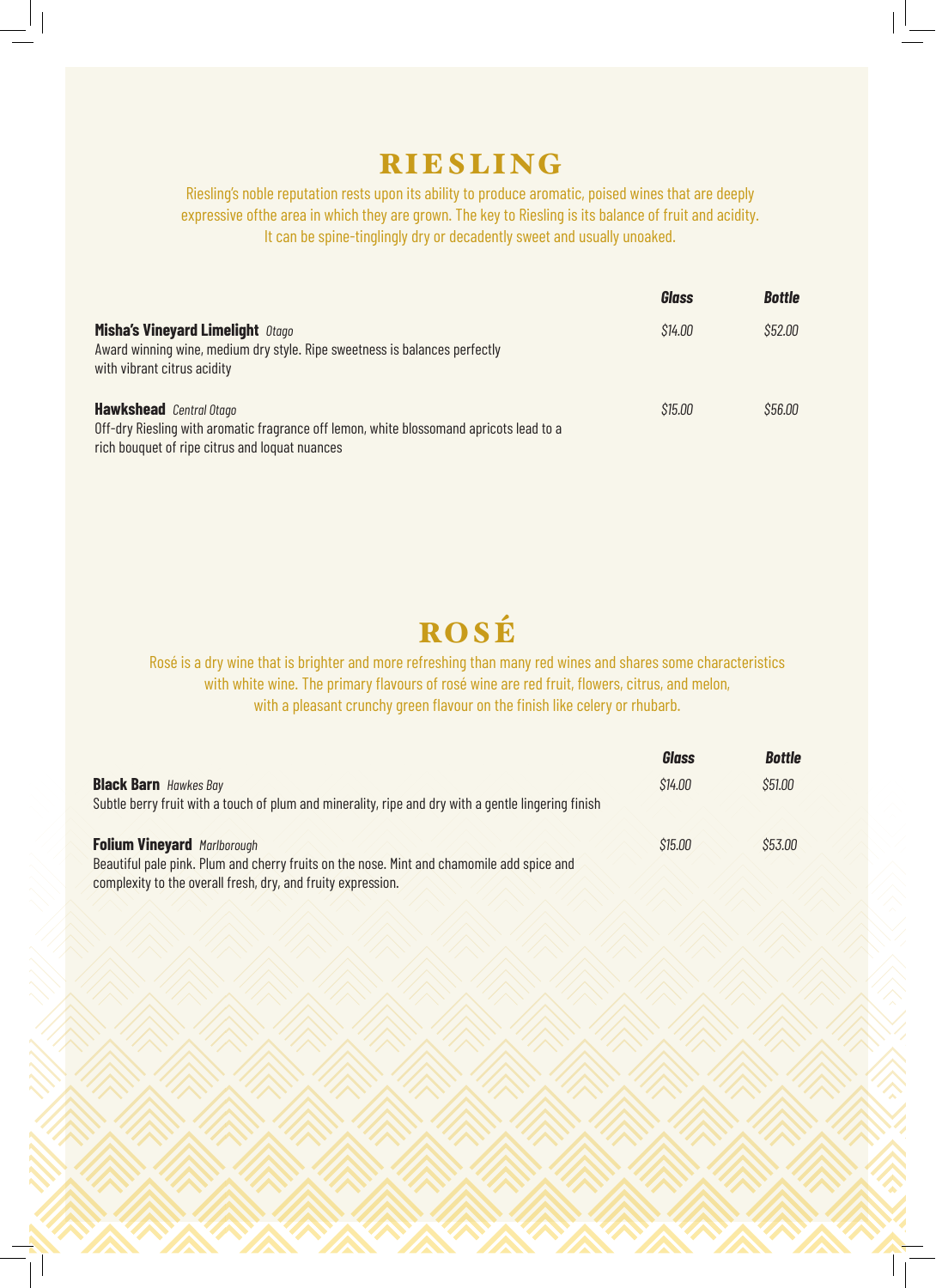# PINOT NOIR

..

*"The first duty of wine is to be red….the second is to be a pinot."*

*Harry Waugh*

|                                                                                                                                                                                                                                                                                                                                                                                     | Glass   | <b>Bottle</b> |
|-------------------------------------------------------------------------------------------------------------------------------------------------------------------------------------------------------------------------------------------------------------------------------------------------------------------------------------------------------------------------------------|---------|---------------|
| <b>Schubert Selection</b> Wairarapa<br>An enticing fragrant bouquet of florals, rich summer plums and a scent reminiscent of sandalwood.<br>Wild brambly forest berries, layers of earthy forest floor notes with a seam of cinnamon bark and<br>spice leading to a savoury core with subtle tannins. A medium-bodied wine with a velvety texture,<br>creating a lasting impression | \$14.00 | \$50.00       |
| Misha's Vineyard Cantata Central Otago<br>Medium dark-red colour with complex aromas of sweet florals, raspberries, coffee spice and<br>chocolate, this Pinot Noir has a fine and gentle sweet fruit palate with lingering plum stone tannins                                                                                                                                       | \$15.00 | \$55.00       |
| <b>The Mediator by Urlav Vineyard Wairarapa</b><br>An elegant wine of dark red berry fruits, dried herbs, and spicy savoury notes. There are complex<br>layers of spice, earthy cedar, and forest floor. Elegantly concentrated with fine tannins and a<br>silky texture                                                                                                            | \$16.00 | \$57.00       |

# SHIRAZ - SYRAH

*"I cook with wine, sometimes I even add it to the food."*

*W C Fields*

|                                                                                                                                                                                                                                                                                                                    | <b>Glass</b> | <b>Bottle</b> |
|--------------------------------------------------------------------------------------------------------------------------------------------------------------------------------------------------------------------------------------------------------------------------------------------------------------------|--------------|---------------|
| Yalumba Samuels Collection (Vegan) Barossa<br>A Shiraz that perfectly articulates what this remarkable region truly represents                                                                                                                                                                                     | \$13.00      | \$48.00       |
| <b>De la Terre</b> Hawkes Bay<br>This syrah is a vibrant blue/black hue of real intensity. Fresh and lively with typical Syrah berry-fruit<br>and a light seam of black pepper. A spicy and vibrant Syrah with winemaking focussed on varietal<br>definition. A great balance between fruit, tannin, acid, and oak | \$15.00      | \$54.00       |
| <b>Zandvliet Shiraz</b> Ashton, South Africa<br>A complex nose with flavours of Plum, Blackcurrant, white peeper and hints of mixed spice.<br>The array of flavours follows through to a seamlessly subtle palate with hints of dark Chocolate                                                                     |              | \$60.00       |

 $\bigcap$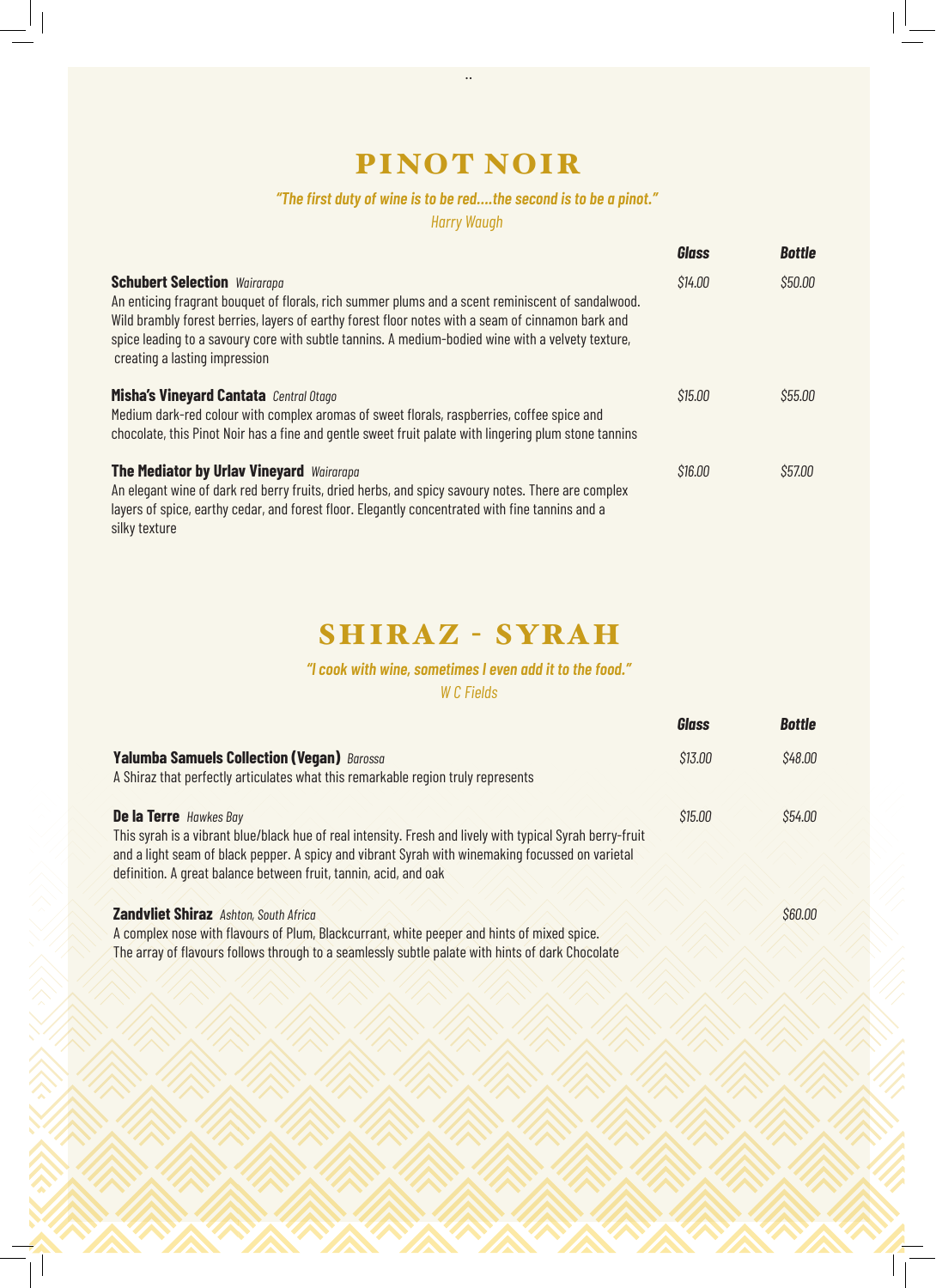## OTHER VARIETALS

|                                                                                                                                                                                                                                                                                                   | Glass   | <b>Bottle</b> |
|---------------------------------------------------------------------------------------------------------------------------------------------------------------------------------------------------------------------------------------------------------------------------------------------------|---------|---------------|
| <b>Bohemian 'The Author' Merlot Hawkes Bay</b><br>Vibrant, deep purple hues while layers of plum and dark chocolate unfold like chapters on the nose<br>with a wonderful earthen underscore of tree bark. Page turning notes of plum, violets, leather, a<br>nd coffee grounds                    | \$13.00 | \$48.00       |
| Te Mata Estate Cabernet Merlot Hawkes Bay<br>Ripe blackcurrant, plum and chocolate flavours with a supple and sustained palate                                                                                                                                                                    | \$13.00 | \$48.00       |
| <b>Santa Ana Reserve Malbec Argenting</b><br>Purple coloured. The nose offers up toasty hints, minerals, Plums and black cherry notes with a<br>touch of black pepper. The palate is soft and round, with ripe, saturated berry flavours. It displays<br>a spicy, full finish, with chewy tannins | \$13.00 | \$47.00       |
| Mont'Albano Montepulciano D'Abruzzo D.O.C Italy<br>Ruby red in colour. A typical fruit bouquet on the nose with a well-balanced acidity on the palate,<br>bringing freshness, making it an easy wine to drink                                                                                     | \$14.00 | \$53.00       |
| Parallele 45 Cotes Du Rhone France<br>An attractive and intense ruby with a nose of red and black fruits with hints of Indian spices.<br>A complex blend of Syrah and Grenache showing red fruits and spices                                                                                      | \$15.00 | \$55.00       |

### DESSERT WINE

*"Wine is a constant proof that God loves us, and loves to see us happy." Benjamin Franklin*

|                                                                                              | Glass              | Bottle |
|----------------------------------------------------------------------------------------------|--------------------|--------|
| <b>Gonzalez Byass - Nectar Pedro Ximenez Dulce Spain</b>                                     | S <sub>12.00</sub> |        |
| Dessert in a glass! Aromas of raisins and caramel, it's very sweet with a lovely long finish |                    |        |

# PRINCE'S GATE SIGNATURE COCKTAILS

| <b>The Duke</b>                                                              | S19.00             |
|------------------------------------------------------------------------------|--------------------|
| Whisky, Cointreau, Sweet Vermouth and Lime Juice                             |                    |
| <b>The Duchess</b><br><b>Gin, Sweet and Dry Vermouth and Pineapple Juice</b> | S <sub>19.00</sub> |
|                                                                              |                    |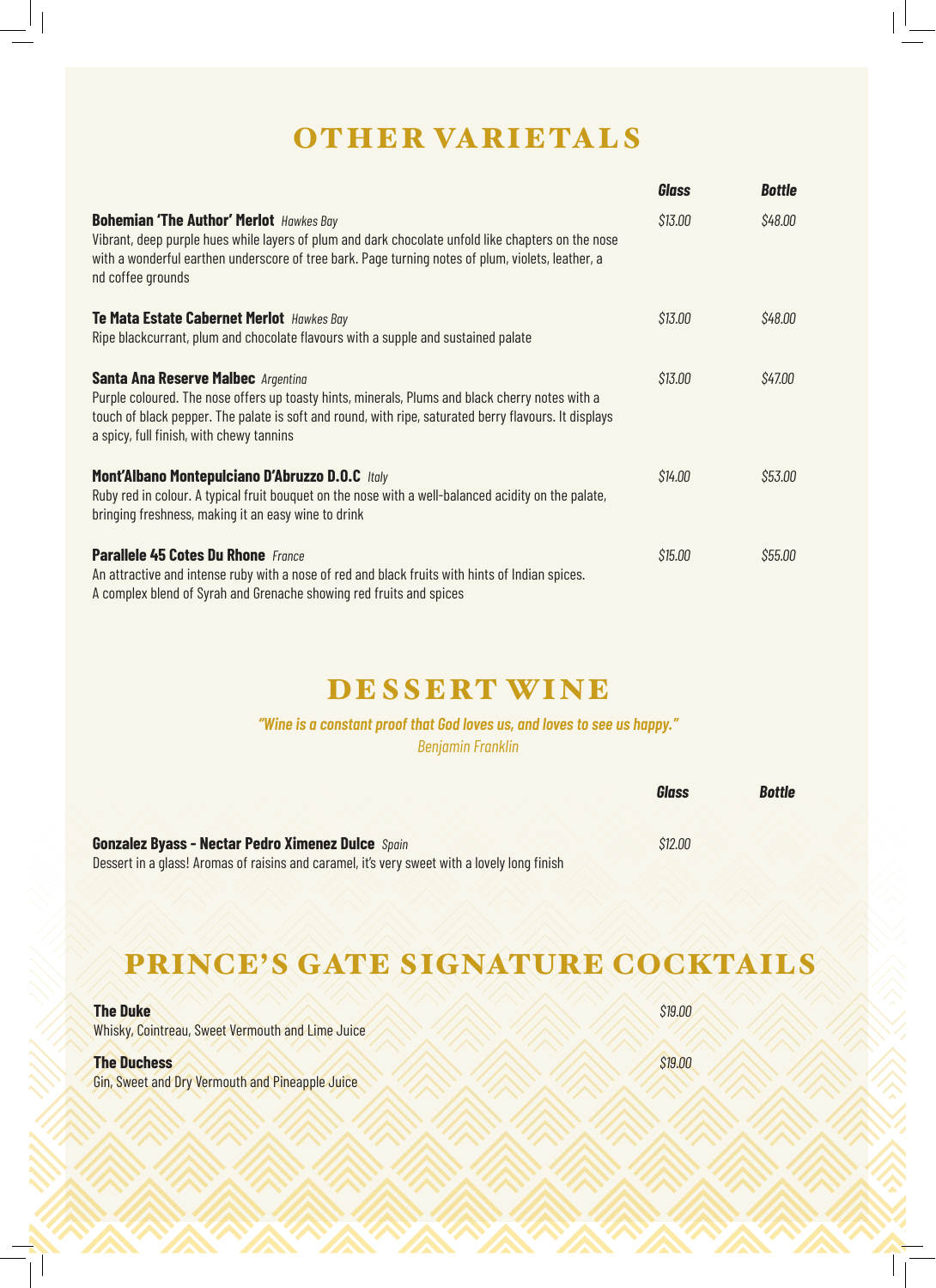# **COCKTAILS**

| <b>Vesper Martini</b><br>Gin and Vodka, Lillet                                                     | \$19.00      |
|----------------------------------------------------------------------------------------------------|--------------|
| <b>Corpse Reviver #2</b><br>Dry Gin, Cointreau, Lillet and Lime Juice                              | \$19.00      |
| <b>John Collins</b><br>Gin, Lemon Juice, Sugar Syrup and Soda Water                                | \$19.00      |
| <b>Mojito</b><br>Rum, Fresh Mint, Lime and Soda Water                                              | \$19.00      |
| Dark N' Stormy<br>Dark Rum, Lime Juice and Ginger Beer                                             | \$19.00      |
| <b>Margarita</b>                                                                                   | \$19.00      |
| Tequila, Cointreau, Lime Juice<br><b>Cosmopolitan</b><br>Vodka, Cointreau and Cranberry Juice      | \$19.00      |
| <b>Gimlet</b><br>Vodka, Lime Juice and Elderflower Syrup                                           | \$19.00      |
| <b>Old Fashioned</b><br>Bourbon, Bitters and Sugar Cube                                            | \$19.00      |
| <b>Bellini</b><br><b>Peach Puree and Prosecco</b>                                                  | \$19.00      |
| <b>Espresso Martini</b><br>Vodka, shot of Espresso and Kahlua                                      | \$19.00      |
| <b>Long Island Iced Tea</b><br>Vodka, Tequila, Light Rum, Triple Sec, Gin,<br>and a splash of Cola | <i>S2200</i> |

#### NON-ALCOHOLIC MOCKTAILS

| <b>Pineapple Cobbler</b><br>Strawberry Puree, Pinapple Juice, Lime Juice and<br>Club Soda    | \$13.00 |
|----------------------------------------------------------------------------------------------|---------|
| <b>Cinderella</b><br>Orange Juice, Pineapple Juice, Lemon Juice, Grenadine<br>and Ginger Ale | \$13.00 |
| <b>Sparkling Blood Orange</b><br><b>Blood Orange Syrup and Soda water</b>                    | \$13.00 |

CIDER **Apple Cider Apple Cider 38.50** 

#### BEERS

**BEERS - ON TAP**

| Croucher - Local Craft Beer   Pilsner                                                                                                 | 300ml<br>\$10.00 | 425ml<br>\$13.00 |
|---------------------------------------------------------------------------------------------------------------------------------------|------------------|------------------|
| Croucher - Local Craft Beer   Pale Ale                                                                                                | \$10.00          | \$13.00          |
| <b>Kiwi Craft Beer</b> (Mata Brewery - Whakatane) 330ml<br>Uniquely New Zealand Flavours, ask our friendly<br>staff for current range |                  | \$11.00          |
| <b>BOTTLED BEER</b>                                                                                                                   |                  |                  |
| <b>Speights (NZ)</b>                                                                                                                  |                  | \$8.50           |
| <b>Steinlager Classic (NZ)</b>                                                                                                        |                  | \$9.00           |
| <b>Monteiths Black (NZ)</b>                                                                                                           |                  | \$9.00           |
| <b>Corona</b>                                                                                                                         |                  | \$9.00           |
| Heineken                                                                                                                              |                  | \$9.00           |

| neineken             | SY.UU  |
|----------------------|--------|
| <b>Stella Artois</b> | \$9.00 |
| <b>Low Carb</b>      | \$7.50 |
| <b>Amstel Light</b>  | \$9.00 |
| Heineken (0%)        | \$7.00 |

# HOUSE SPIRITS

| <b>Single</b> | <b>Double</b> |
|---------------|---------------|
| \$7.50        | \$10.00       |
| \$7.50        | \$11.00       |
| \$7.50        | \$10.00       |
| \$7.50        | \$10.00       |
| \$7.50        | \$10.00       |
| \$7.50        | \$10.00       |
|               |               |

## NON-ALCOHOIC **BEVERAGES**

| <b>Coke</b>                      | \$5.00 |
|----------------------------------|--------|
| <b>Diet Coke</b>                 | \$5.00 |
| <b>Sprite</b>                    | \$5.00 |
| <b>Ginger Ale</b>                | \$5.00 |
| <b>Lemon, Lime &amp; Bitters</b> | \$5.50 |
| <b>Ginger Beer</b>               | \$5.50 |
| <b>Juices</b>                    | \$5.50 |

# WATER

#### **Antipodes**

One of New Zealand's purest waters, naturally high in silica content and untouched from its source, 327 metres underground

**Still Water** *500ml* | *\$9.00*  **Sparkling** *500ml* | *\$9.00*